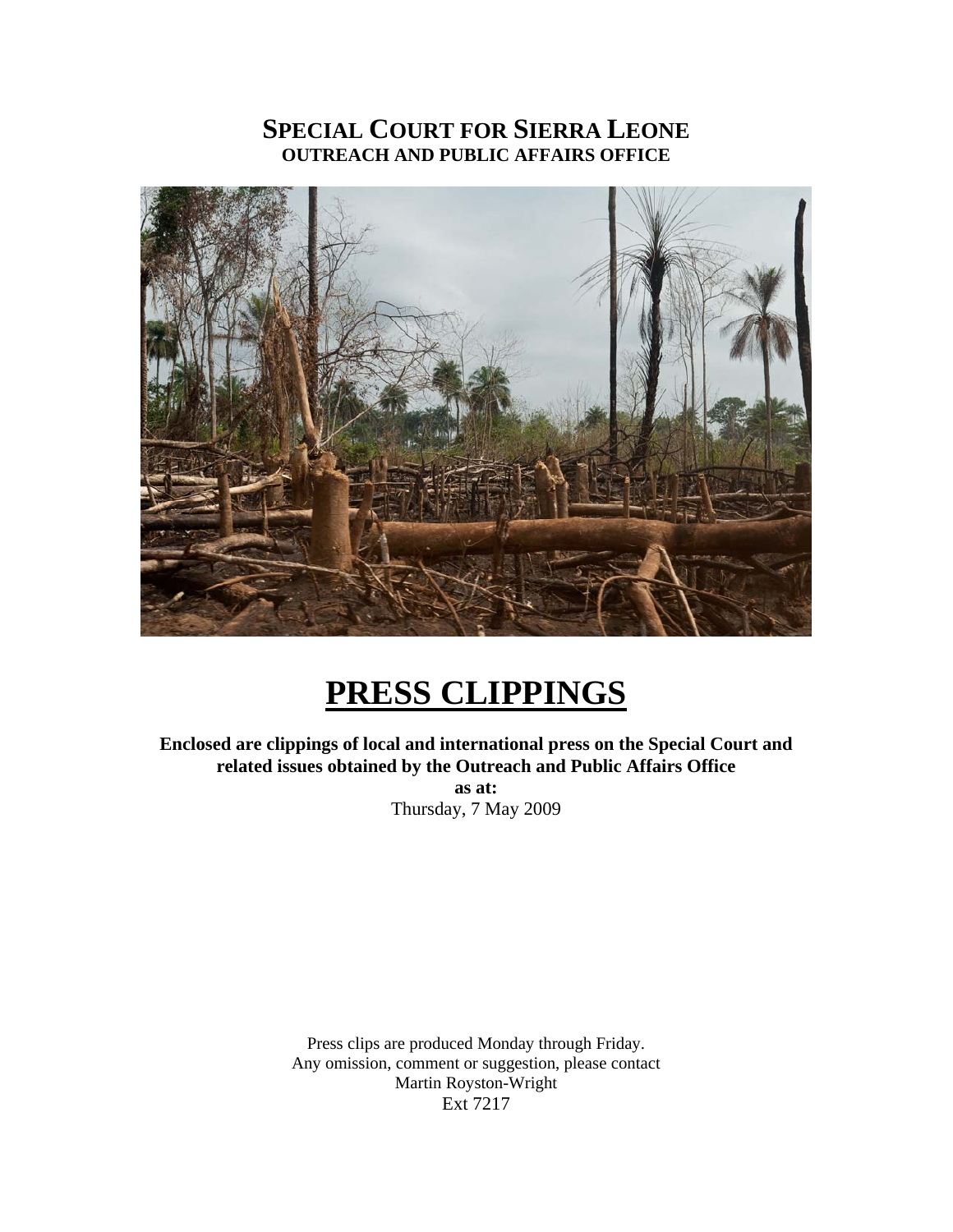| <b>Local News</b>                                          |             |
|------------------------------------------------------------|-------------|
| Special Court Train 40 Police Prosecutors / Spectator      | Page 3      |
| Free Lawyers for the Poor / Spectator                      | Page 4      |
| New Appeals Judge Sworn In / Awareness Times               | Page 5      |
| <b>International News</b>                                  |             |
|                                                            |             |
| UNMIL Public Information Office Media Summary / UNMIL      | Pages 6-9   |
|                                                            |             |
| Amnesty Law for DR Congo Militias / BBC                    | Page 10     |
| Kinshasa, Kigali Agree to SeekProsecute Rebel Leader / BBC | Pages 11-12 |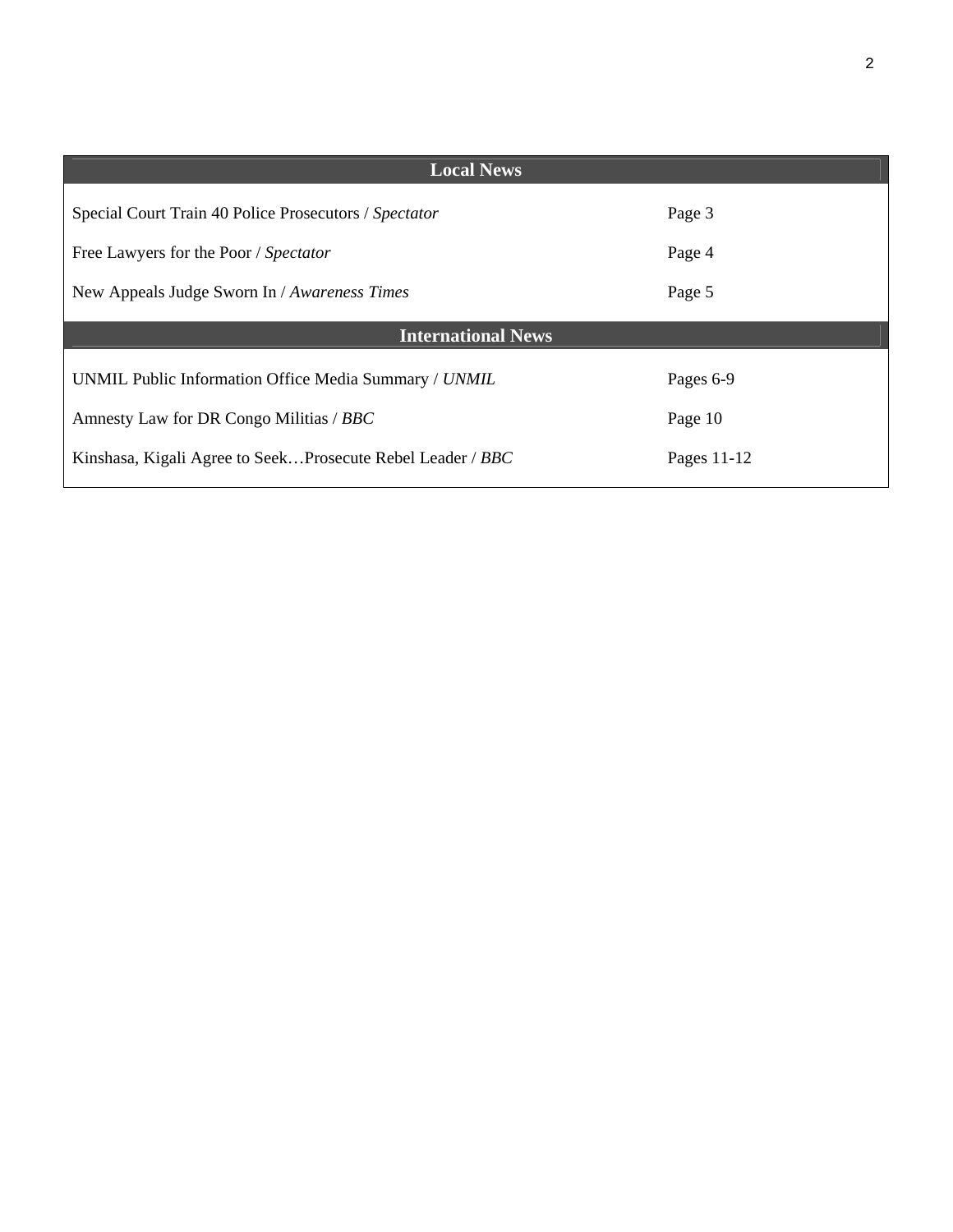Spectator Thursday, 7 May 2009



Prosecutors of the Special Court for Sierra Leone travelled over the weekend to the provincial headquarters of Makeni to train more than 40 northern police officials in the theory and practice of police prosecution.

The training, led by Deputy Prosecutor Joseph Fitzgerald Kamara and held in cooperation with the Sierra Leone Police, focused on the fundamentals of police prosecution, including the management of witnesses and victims and dealing with gender-based crime.

"As the Court comes close to completing its mandate, we are looking 's leave a legacy for the people of Sierra Leone, to strengthen "This includes not only the judiciary, but also other institutions such as the police and prisons officials." The Office of the Prosecutor will conduct future trainings in the south and east of the country, and in Freetown.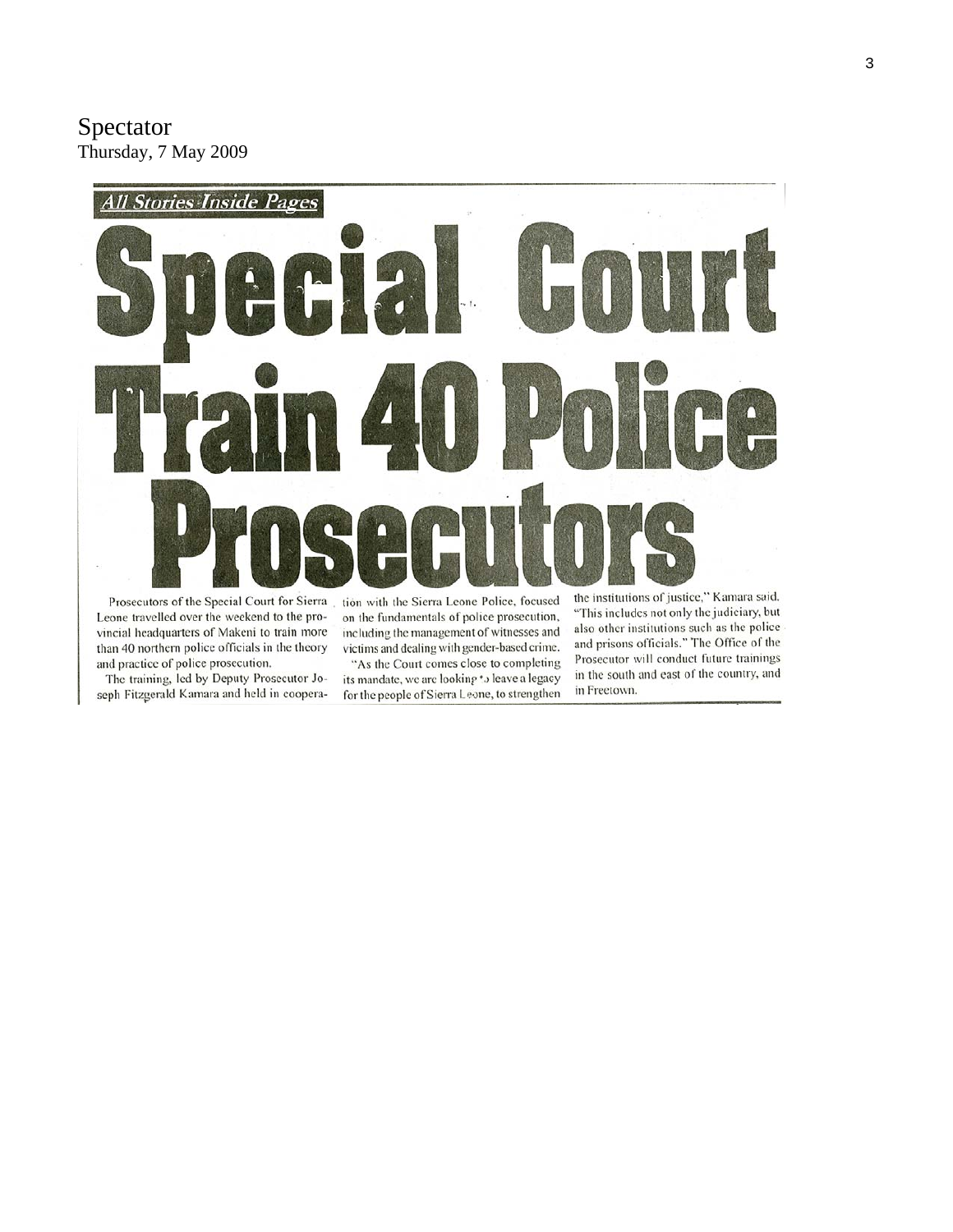Spectator Thursday, 7 May 2009



Lihe means to pay for legal services and access justice, the Sierra Leone Bar Association Legal Aid Scheme provides the enabling environment to enhance thes enterprise. This however commenced on

come and capital do not exceed a certain sum and a means rest is carried out to ascertain an applicant's eligibility.

The objectives of the legal aid scheme are to provide free legal aid services to

reasonable grounds for taking or defending the proceedings when the need arises, to give advice either in writing or orally in conference on a **Continued** page 2

awyers for the Poo

From front page legal problem or to represent the litigant in court or tribunal hearing, to enable the provision of high quality services to as many people as possible, with a fixed expenditure to assist under-privileged litigants to find alternatives from going to court. The scheme will concentrate on accused persons on remand whose matters are not proceeding either because they are not represented by a legal practitioner and/ or because the prosecution does not have witnesses in prosecuting such maters, deserving accused persons who do not have legal practitioners to conduct their defence complainants who have genuine cases but because they lack legal representation, their rights are in danger of being stifled. Presently the Sierra Leone Bar Association Secretariat at No. 11 Lamina Sankoh Street, Freetown is being used as the office in Freetown for the initial implementation of the scheme and we hope that with time other branch offices will be established in the provinces. Moreover, the scheme comprises 15 legal practitioners (12 in Freetown, one each in Bo, Kenema and Makeni), four legal assistants and two secretaries. The Sierra Leone Bar Association Legal Aid Scheme looks forward to having a successful working relationship with all stakeholders in the justice system thereby complimenting their work and making a difference in the lives of its beneficiaries - the people of Sierra Leone.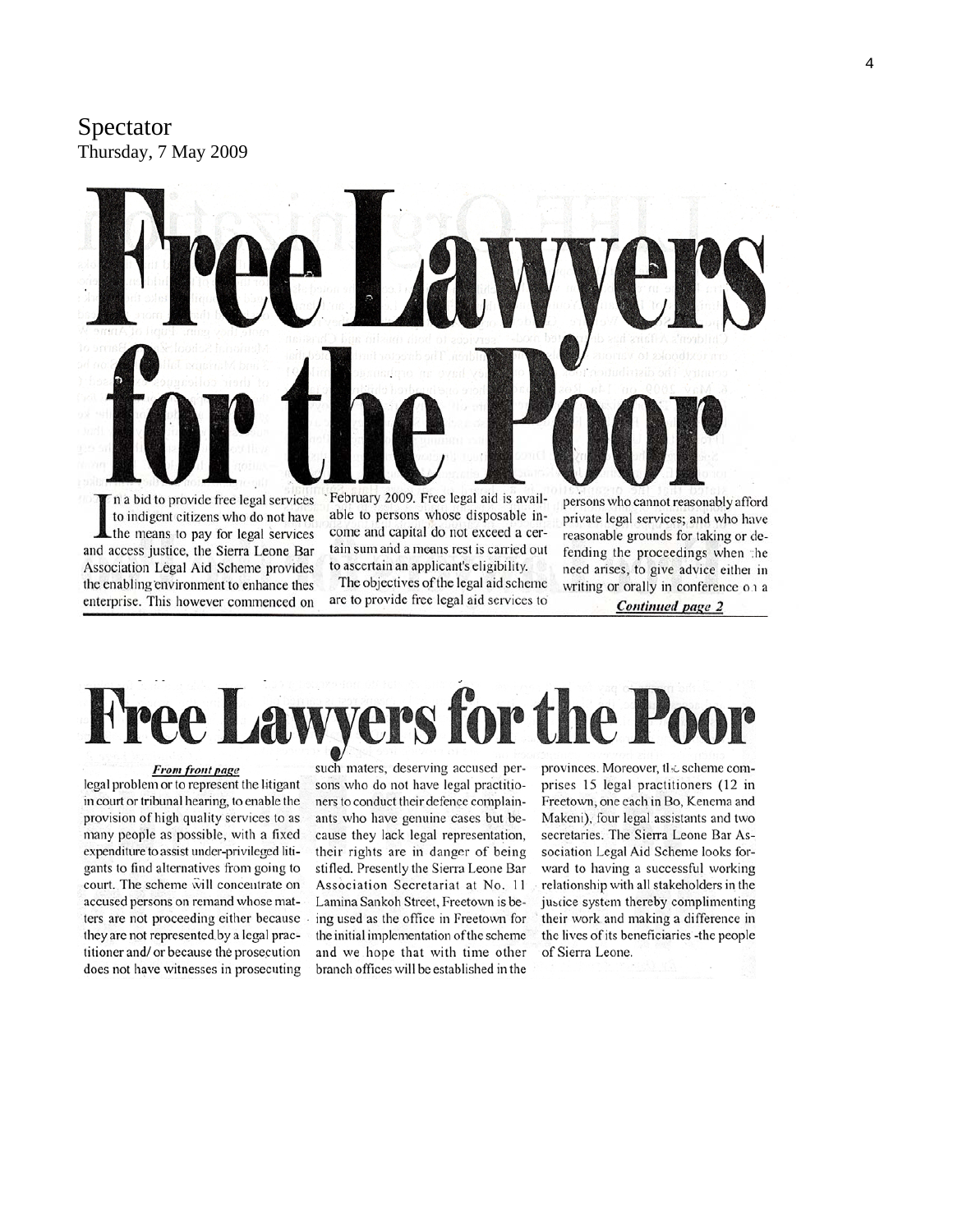# *New Appeals Court Judge Sworn In*

Justice Shireen Avis Fisher has reportedly been sworn in as a new Appeals Court Judge for the Special Court of Sierra Leone, to replace the late Justice Raja Fernando, who died in November last year. The Justice was appointed by the UN Secretary General to serve the court. She is an experienced international judge.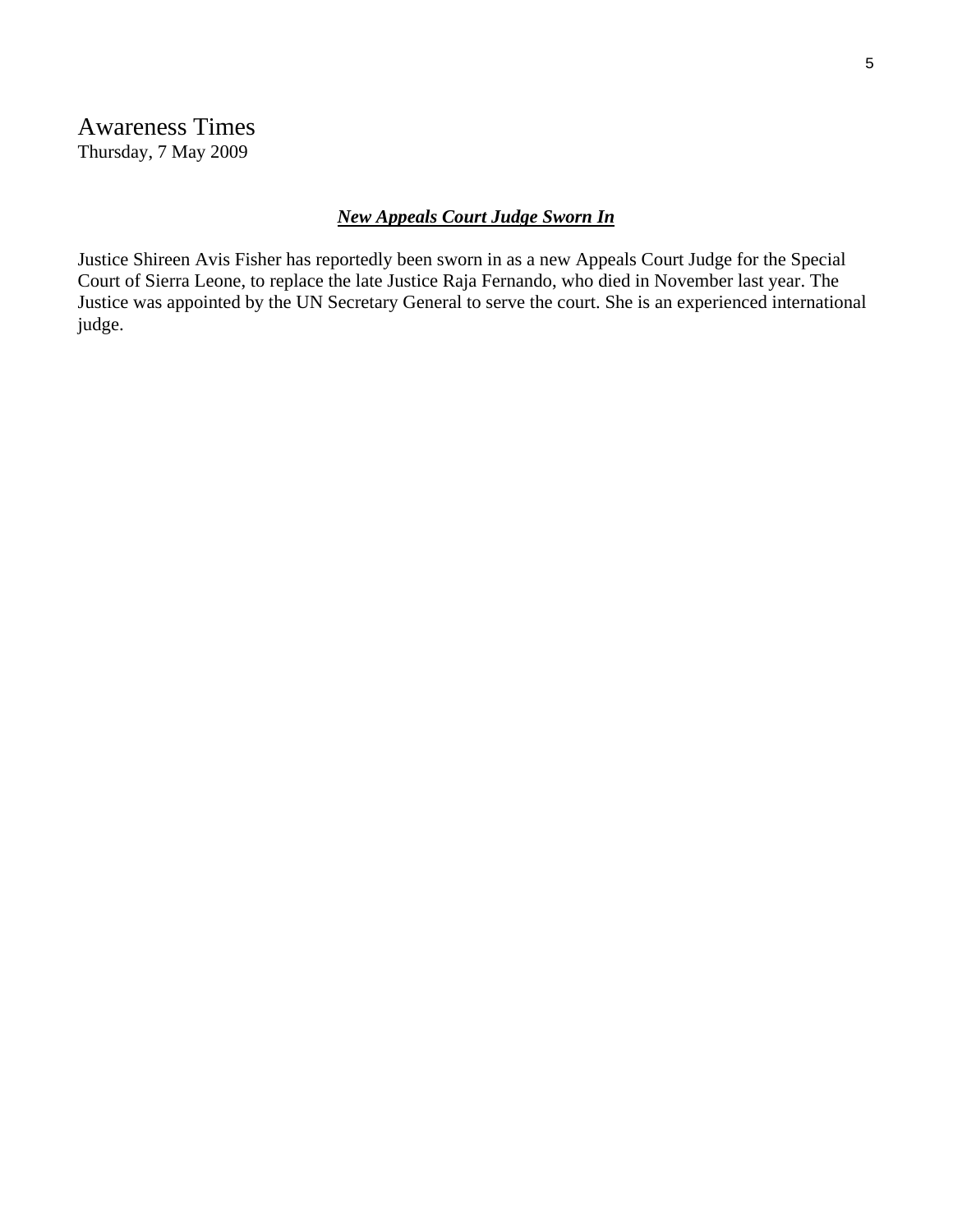

United Nations Mission in Liberia (UNMIL)

# **UNMIL Public Information Office Media Summary 6 May 2009**

*[The media summaries and press clips do not necessarily represent the views of UNMIL.]* 

# **International Clips on Liberia**

05/06/2009 05:08:50

# **The Economic Times: Liberia extends bidding date for ore project; Tatas opt out**

[Economic Times (India)]

The Liberian government, which invited global bids for a \$1.6-billion iron ore project, has extended the deadline for bidding after potential bidders expressed a lack of interest. According to persons connected with the process, the Liberian ministry of lands, mines and energy has now extended the deadline for submission of bids to May 15. The earlier deadline was April 15.

## **International Clips on West Africa**

# **West Africa: Uncertainty Over ECOWAS Currency, Central Bank**

By Kunle Aderinokun ALLAFRICA

Abuja, 6 May 2009 — Indications emerged yesterday that the adoption of a single currency to be referred to as ECO for West African economies may not commence by December 1, 2009, as four of the five countries in the region were yet to meet the convergence criteria, under the West African Monetary Zone (WAMZ).

As it appears, the launch date may be shifted by the Heads of State in June at their meeting, although the new date is yet to be confirmed.

WAMZ was expected to take off effectively with the ushering in of the ECO by December 1, 2009.

#### **Local Media – Newspaper**

**Anti-Corruption Body Seeks Media Partnership in Fight against Graft** 

(The Analyst, Daily Observer, Public Agenda, The News, The Inquirer, The Informer)

- The Liberia Anti-Corruption Commission (LACC) has called for partnership with the Press Union of Liberia in seeking the passage of anti-corruption bills before the Legislature.
- Speaking during a visit with the PUL leadership, LACC Chairperson, Cllr. Frances Johnson Morris said the anti-corruption bills before the Legislature are crucial to the fight against corruption naming them as the Public Service Code of Conduct, Freedom of Information, Whistleblower and Corrupt Offenses bills.
- In response, PUL President Peter Quaqua expressed the union's willingness to work with the LACC and appeal for capacity building.

#### **More Pressure for Resignation of Justice Minister Banks**

(The News, The Inquirer,)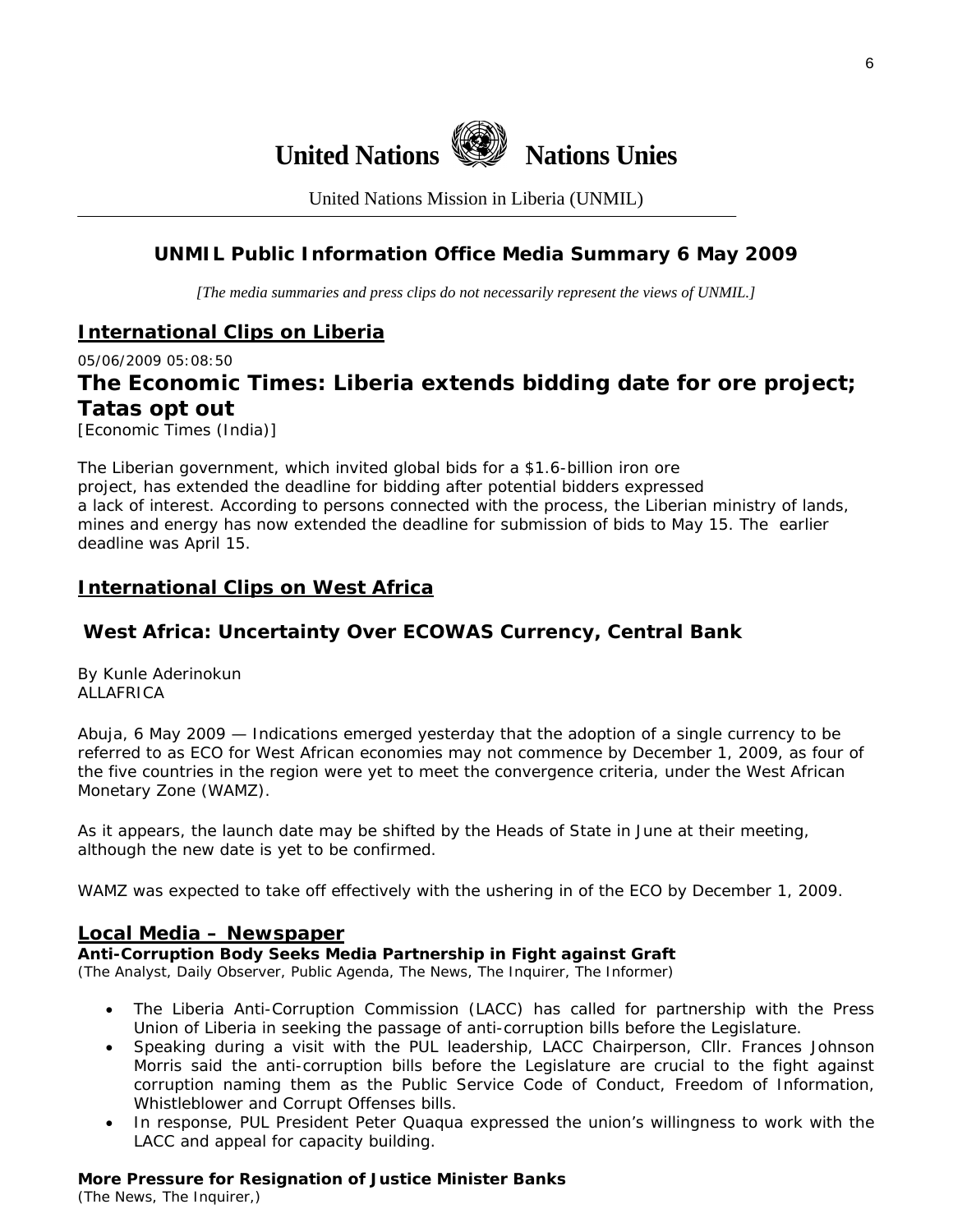- The Coalition of Youth and Student Movements has held a peaceful march in support of calls for the dismissal or resignation of the Justice Minister in connection with the use of over half a million dollars seized from a Nigerian.
- The Coalition on Tuesday converged at the Justice Ministry with a statement calling on the House of Representatives to take the issue seriously.
- The House of Representatives last Week ordered its joint committee on Security and Judiciary to investigate who authorized the use of the funds.
- Minister Banks has since said the use confiscated money is being used on national security operations.

#### **Senator Scott wants Monrovia Treated as Commonwealth State in Electoral Bill**

(The Inquirer, The News, Heritage)

- Maryland County Senator Gloria Scott has called on the Legislature to treat Monrovia separately in the draft electoral threshold bill.
- Senator Scott said Monrovia must be treated like a commonwealth district by having one representation in the Lower House.
- She said the population in Monrovia was in transition and giving Montserrado County more seats in the House would lead to the concentration of developments in the Capital to the disadvantage of other counties.

#### **Senate Adjourns Prematurely over Disagreement to Pass Forestry Management Contract**  (Heritage, Analyst, Daily Observer)

- The Senate on Tuesday prematurely adjourned due to a disagreement on the body's agenda.
- The disagreement was sparked by the refusal of some Senators to discuss the agenda item to pass certain Forestry Management Contracts.
- The Senators called for the agenda item to be deleted because of the delay in passing the Community Rights Law.
- According to them, without the passage of the Community Rights Law it was unacceptable to pass any Forestry Management Contracts.

#### **UNHCR, CCF, LRRRC Break Ground for Housing Project**

(The Analyst, Daily Observer, The Informer)

• The Christian Children's Fund (CCF) with financial support from the United Nations High Commissioner for Refugees (UNHCR) in collaboration with the Liberia Refugees Repatriation and Resettlement Commission (LRRRC) has embarked on the construction of sixty housing units. The Units are intended for the local reintegration of Sierra Leoneans refuges into the Liberian society and is being constructed in the Blamacee Community in the lower Brewerville area.

#### **Local Group to Fight Rape Launches Today**

(The Informer)

- A local group calling itself Anti Rape Reporters Association of Liberia (ARRAL) is expected to be launched today at the Ministry of Information Culture and Tourism. According to the organizers, the group was established recently at the end of a one week interactive forum organized by United Nations Mission in Liberia (UNMIL) in collaboration with the Government of Liberia.
- The Anti Rape Association of Liberia is in the campaign against rape in the country, and to afford journalists the opportunity to further raise awareness of rape, and also introduce the association to the general public.
- The President of Liberia, Madam Ellen Johnson Sirleaf is expected to grace the occasion, and UNMIL Special Representative of Secretary General of the United Nations, Madam Ellen Magrette Loj is to officially launch the program, while Grand Gedeh County Senator Isaac Nyenebo will serve as co-launcher. Grand Bassa County Senior Senator Gbezongar Findley is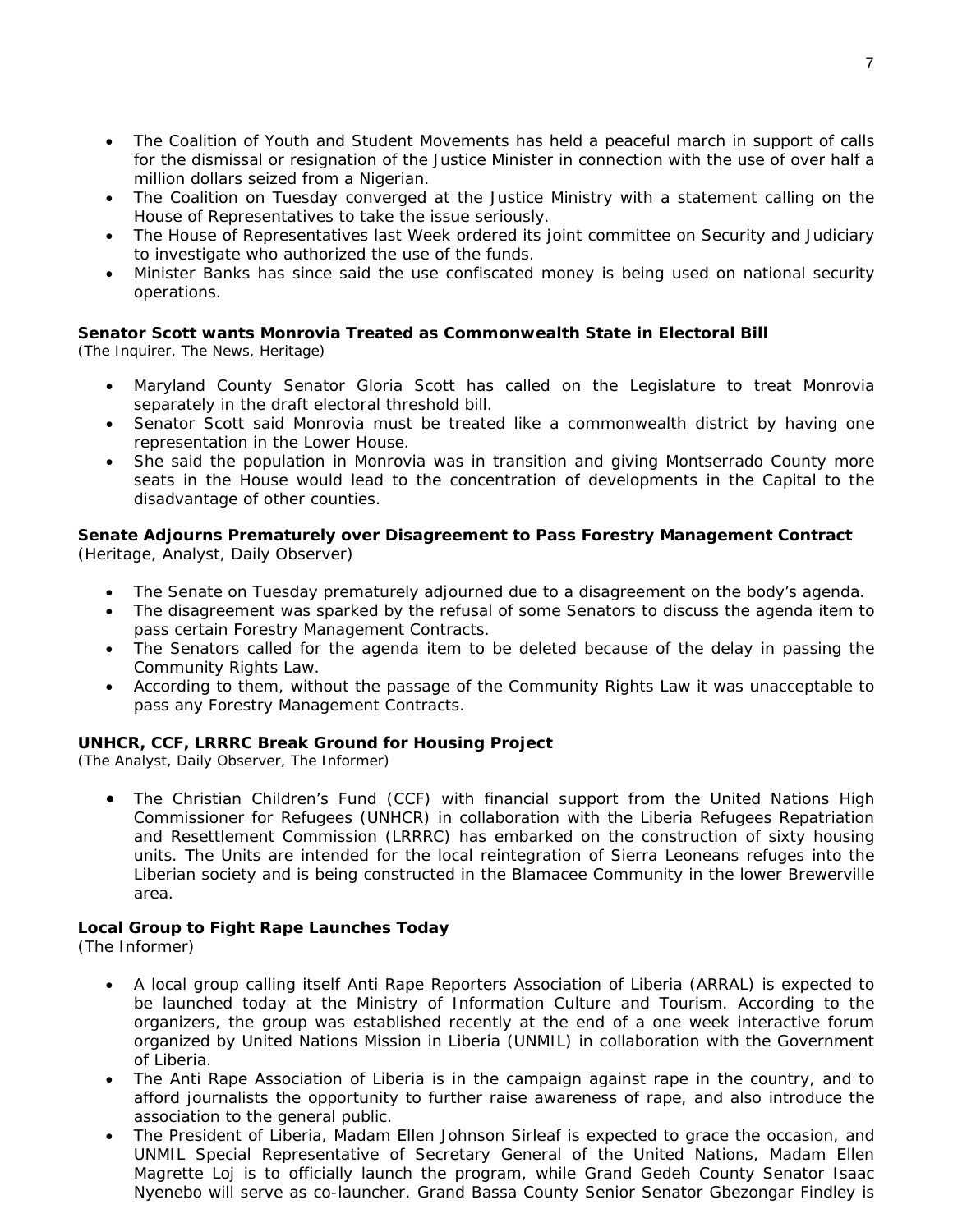expected to serve as keynote speaker. The program is also expected to bring together an array of diplomats, local and international journalists, UNMIL, human rights organizations and student groups among others.

#### **Local Media – Star Radio** *(News monitored today at 09:00 am)*  **Pressure mounts for Resignation of Justice Minister**

### **LACC Seeks Media Partnership in Fight against Corruption**

**Senator Opts for Preferential treatment for Monrovia in Threshold Bill**  *(Also reported on Truth F.M., Sky F.M. and ELBC*)

#### **Senate in Disarray over Passage of Forestry Contract**

*(Also reported on Truth F.M., Sky F.M. and ELBC*)

#### **Government indicts Another Batch of Former Public Officials**

- The state has indicted four former government officials and a stalwart of the former ruling National Patriotic Party (NPP) for various crimes.
- Three of the men, former Budget Director David Zarlee, former Commerce Minister Samuel Wlue, and Joseph Giddings, a former deputy at the Liberia Electricity Corporation were reportedly indicted for property theft and economic sabotage.
- Former National Investment Corporation Boss, Roosevelt Quiah and NPP Secretary General John Whitfield were indicted for forgery and illegal possession of firearm respectively.
- The indictment of the former officials comes days after Government lost a "major" economic sabotage case against former Transitional Chairman, Gyude Bryant and four others.
- Last week, Criminal Court "A" granted a state request for a special jury to draw up the indictments.

 *(Also reported on Truth F.M., Sky F.M. and ELBC*)

#### **Over Thirty Illegal Aliens Arrested**

- The Bureau of Immigration and Naturalization has arrested over thirty illegal aliens in the Paynesville suburb Monrovia and other parts of the city.
- Immigration authorities said when arrested the three Ghanaians and the others believed to be Guineas did not have documents to verify their status.
- Some of the arrested men have since denied they were illegal aliens saying they were Liberians but were not given the opportunity to identify themselves.

*(Also reported on Truth F.M., Sky F.M. and ELBC*)

## **Truth F.M.** *(News monitored today at 10:00 am)*

#### **House of Representatives Summons Labour Ministry, American-Run Security Firm**

- The House of Representatives has summoned authorities of the Labour Ministry and the private security firm, INTER-CON in connection with a complaint filed by over 200 hundred employees laid off by the firm.
- The decision followed a deadlock in the negotiation process by the House Committee on Labour.

#### **UNFPA Targets Increase in Number of Midwives**

- The United Nations Fund for Population Activities (UNFPA) says it is working with government to increase the number of midwives in the Country by 2010.
- The UNFPA goal is to have additional five hundred formally trained midwives and five thousand Traditionally Trained Midwives by next year.
- Liberia currently has 385 formally trained midwives and 5000 Traditionally Trained Midwives.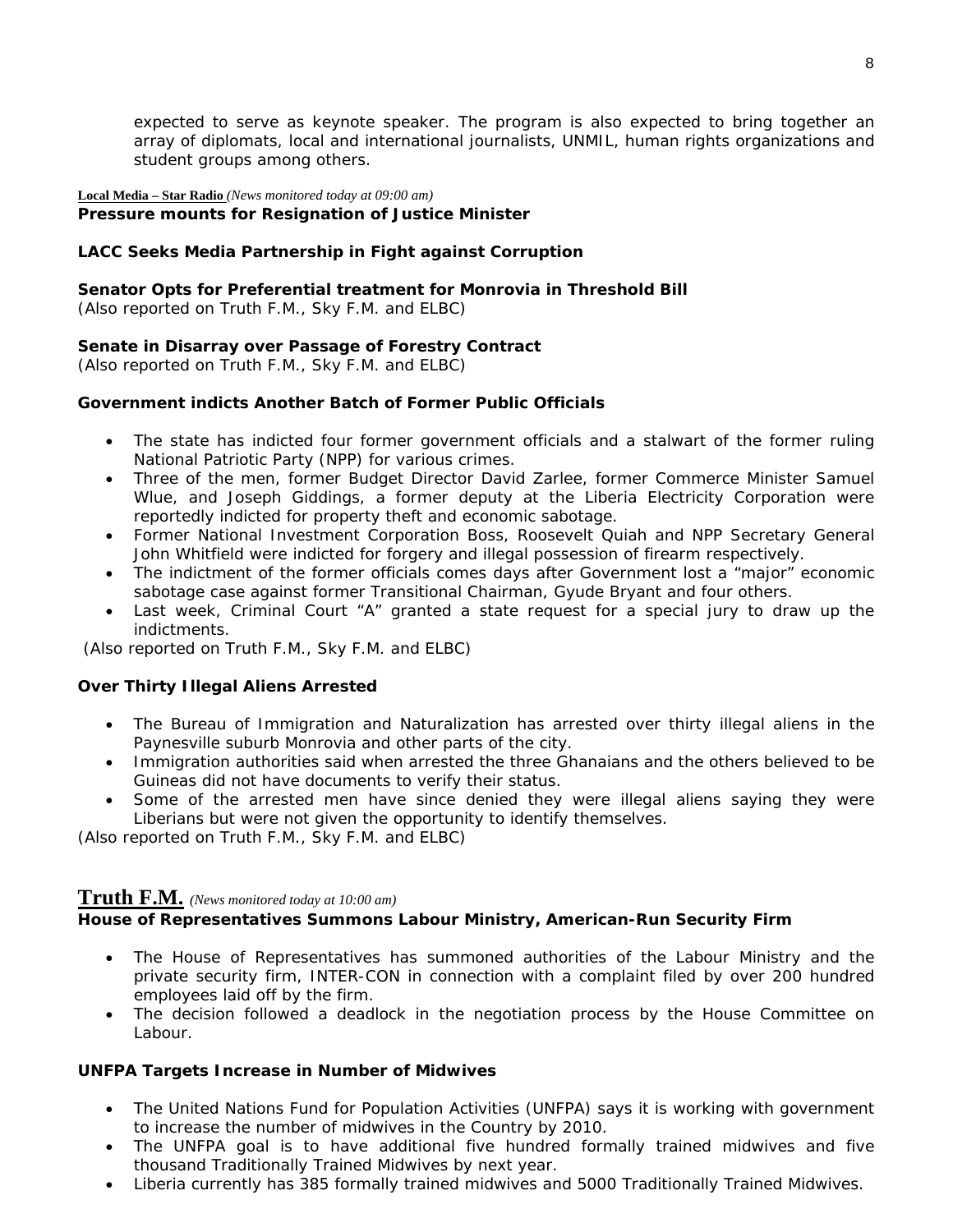- Speaking Tuesday at programmes marking the celebration of International Day of the Midwife, UNFPA's Officer-In-Charge for Liberia, Dr. Philderald Pratt said the initiative is to improve the quality of Liberia's obstetric care services.
- The UNFPA and the World Health Organization is supporting government in implementing the reduction of maternal and neonatal mortality in Liberia.

\*\*\*\*\*\*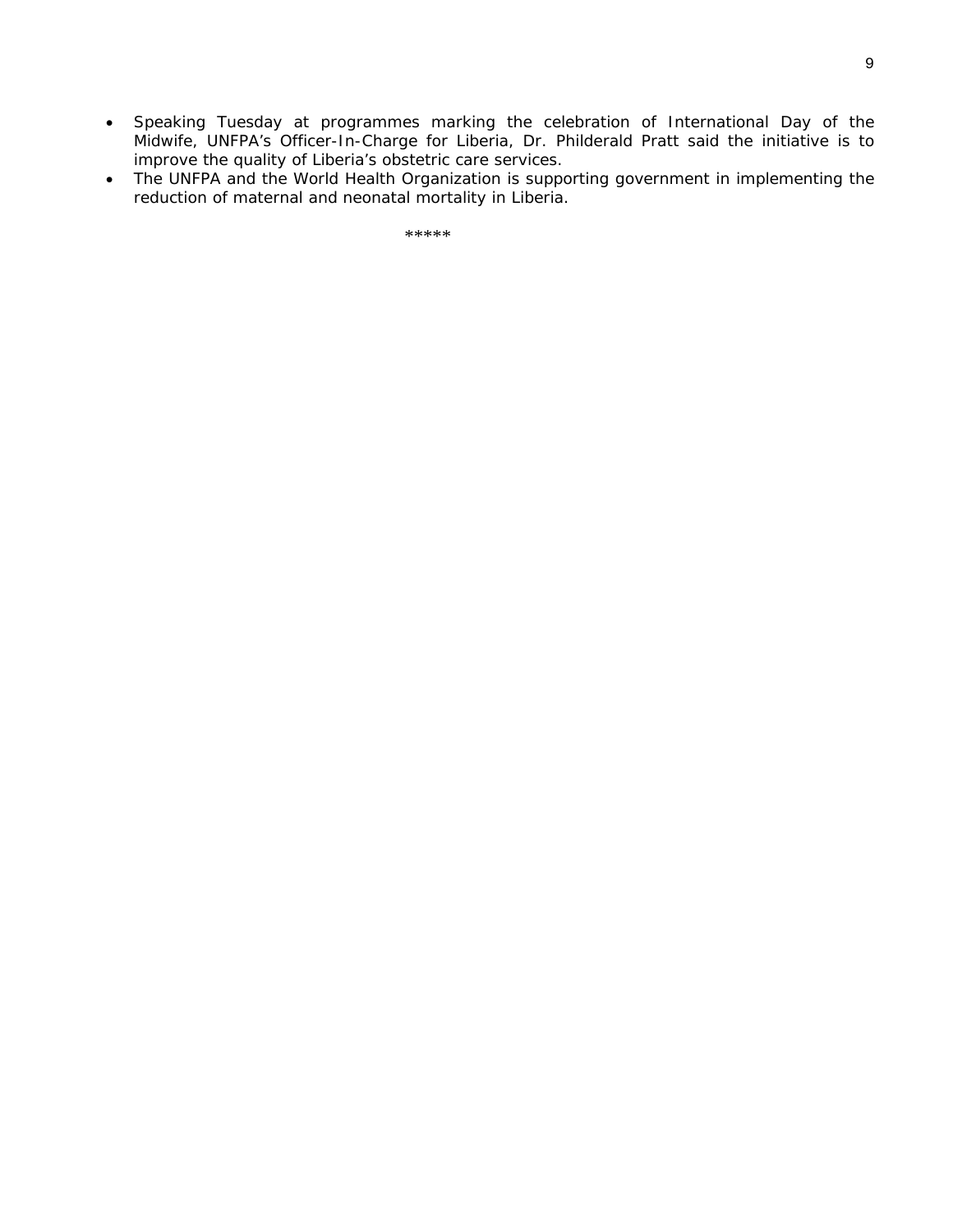BBC Thursday, 7 May 2009

# **Amnesty law for DR Congo militias**

**MPs in the Democratic Republic of Congo have passed a law granting amnesty to militias in the east of the country.**

It is the culmination of various deals to bring peace to the North Kivu and South Kivu provinces, a BBC correspondent in Kinshasa says.

It will include "acts of war" committed since 2002 but does not offer amnesty to those accused of war crimes such as rebel leader Laurent Nkunda.



The amnesty will only apply to Congolese militia in the east

Gen Nkunda remains in detention in Rwanda since his arrest in January.

DR Congo has applied for his extradition.

A Tutsi like Rwanda's leaders, Gen Nkunda had guarded Rwanda's western flank against attacks from ethnic Hutu Interahamwe militias who fled into the Kivus after the Rwandan genocide of 1994.

Government spokesman Lambert Mende told the BBC the amnesty would only to apply to Congolese militia and would not cover crimes committed by foreign rebel groups.

The legislation, passed by 298 votes to 29, will take affect after being signed into law by President Joseph Kabila, AFP news agency reports.

The BBC's Thomas Fessy says some opposition lawmakers boycotted the vote on the grounds that the amnesty should apply nationally.

Despite elections in 2006, won by Mr Kabila, the east of the country has been plagued by continued insecurity.

The on-and-off fighting between rebel groups, the army and pro-government militias has forced hundreds of thousands of people from their homes.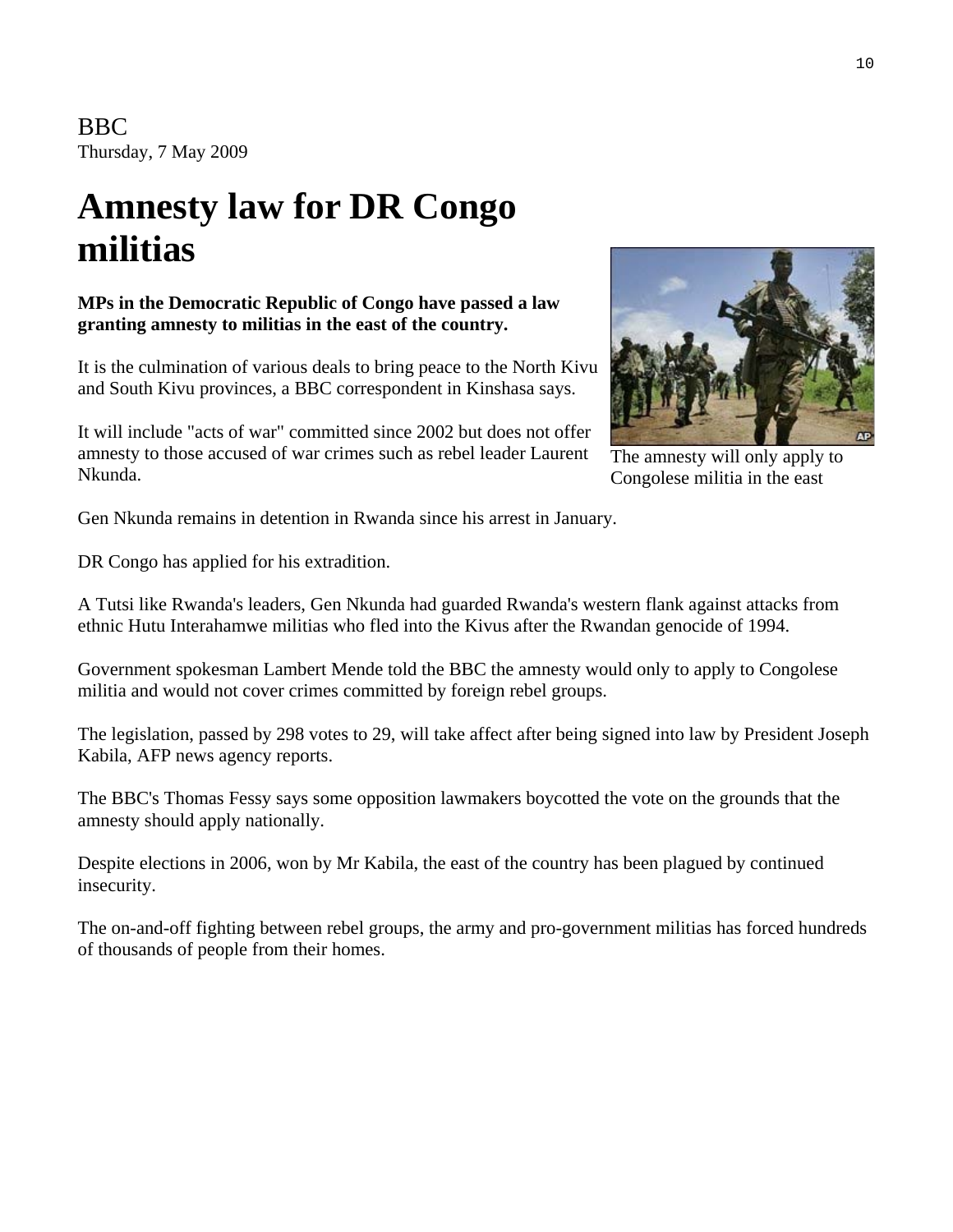Voice of America Thursday, 7 May 2009

#### **Kinshasa, Kigali Agree to Seek Alternative Country to Prosecute Rebel Leader**

By Peter Clottey Washington, D.C

The Democratic Republic of Congo and neighboring Rwanda are considering a neutral country to try former renegade army general Laurent Nkunda for his rebel insurgency in Congo. This comes after Kigali refused to extradite the former rebel leader for prosecution, saying Rwandan law prevents it from handing him over to Congo while Kinshasa still favors the death penalty. The Democratic Republic of Congo wants Nkunda extradited for crimes committed during a brutal five-year rebellion in restive North Kivu province, during which he captured vast amounts of territory and threatened the regional capital Goma.

Journalist Jack Kahora, who covers the DRC for the Voice of America told VOA that Kinshasa seems displeased with the neutral country agreement worked out with Kigali.

"The minister of justice of DRC was in Kigali to meet his counterpart in Rwanda in a discussion around the extradition of Nkunda to the DRC. During the discussions, Rwanda said that it would be difficult for the country to send Nkunda to DRC because he can be sentenced to death," Kahora said.

He said Kigali proposed a third country which does not favor the death penalty to handle the former rebel leader's trial.

"Rwandan authorities wish Nkunda could be extradited to a neutral country rather than DRC," he said.

Kahora said both Kigali and Kinshasa are yet to select a country to handle the former rebel leader's trial and "there are some rebels in Kinshasa holding discussions…with the government."

He said Nkunda's former rebel movement is currently in peace talks with the government, but the discussions have so far reached a stalemate.

"The discussions seem not to advance because they (government) want to see first the outcome of Nkunda before they discuss with the new rebels of the CNDP (The National Congress for People's Defense)," he said.

Kahora said the CNDP accuses the Kinshasa government of failing to live up to terms of a previously signed agreement.

"In fact, the agreements which are clear up to now, you know, there are some issues which are not known by the public up to now. And that is why most of the other groups are complaining like the civil society… so even the local people would want to know exactly the content of the agreement which was signed," Kahora said.

He said there seems to be confusion among the former combatants who are not sure what their role would be in the recently signed agreement with the government.

"What is true is that the rebels of CNDP are not happy because up to now, they have been divided. But they don't know what responsibility has been given to them. It is true that the military officers have